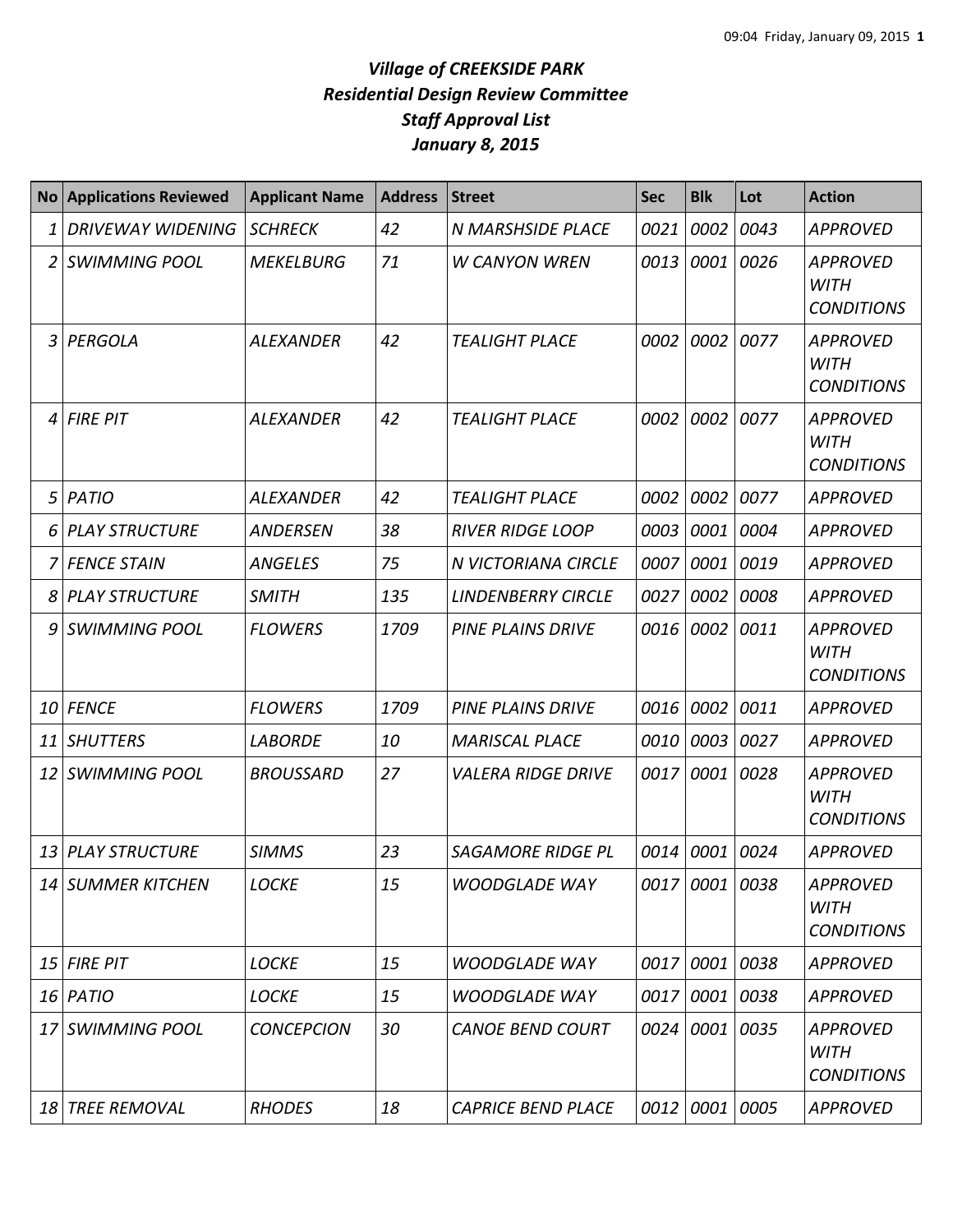| <b>No</b> | <b>Applications Reviewed</b> | <b>Applicant Name</b> | <b>Address</b> | <b>Street</b>            | <b>Sec</b> | <b>Blk</b>     | Lot  | <b>Action</b>                                       |
|-----------|------------------------------|-----------------------|----------------|--------------------------|------------|----------------|------|-----------------------------------------------------|
|           | 19 PATIO COVER               | <b>BLASINGAME</b>     | 47             | <b>WOODBOROUGH WAY</b>   | 0034       | 0003           | 0012 | <b>APPROVED</b><br><b>WITH</b><br><b>CONDITIONS</b> |
|           | $20$ FIRE PIT                | <b>BLASINGAME</b>     | 47             | <b>WOODBOROUGH WAY</b>   | 0034       | 0003           | 0012 | <b>APPROVED</b><br><b>WITH</b><br><b>CONDITIONS</b> |
| 21 I      | <b>BBQ PIT</b>               | <b>BLASINGAME</b>     | 47             | <b>WOODBOROUGH WAY</b>   | 0034       | 0003           | 0012 | <b>APPROVED</b><br><b>WITH</b><br><b>CONDITIONS</b> |
|           | 22 SWIMMING POOL             | <b>KERNE</b>          | 47             | <b>WANING MOON DRIVE</b> | 0015       | 0005           | 0002 | <b>APPROVED</b><br><b>WITH</b><br><b>CONDITIONS</b> |
|           | 23 PATIO COVER               | <b>KERNE</b>          | 47             | <b>WANING MOON DRIVE</b> | 0015       | 0005           | 0002 | <b>APPROVED</b><br><b>WITH</b><br><b>CONDITIONS</b> |
|           | $24$ BAR                     | <b>KERNE</b>          | 47             | <b>WANING MOON DRIVE</b> | 0015       | 0005           | 0002 | <b>APPROVED</b><br><b>WITH</b><br><b>CONDITIONS</b> |
|           | 24 FIRE PIT                  | <b>KERNE</b>          | 47             | <b>WANING MOON DRIVE</b> | 0015       | 0005           | 0002 | <b>APPROVED</b><br><b>WITH</b><br><b>CONDITIONS</b> |
|           | 25 SUMMER KITCHEN            | <b>KERNE</b>          | 47             | <b>WANING MOON DRIVE</b> | 0015       | 0005           | 0002 | <b>APPROVED</b><br><b>WITH</b><br><b>CONDITIONS</b> |
|           | 26 PERGOLA                   | <b>KERNE</b>          | 47             | <b>WANING MOON DRIVE</b> | 0015       | 0005           | 0002 | <b>APPROVED</b>                                     |
|           | 27 SWIMMING POOL             | <b>TARRO</b>          | 62             | <b>W CANYON WREN CIR</b> |            | 0013 0002 0013 |      | <b>APPROVED</b><br><b>WITH</b><br><b>CONDITIONS</b> |
|           | 28 FIRE PIT                  | <b>TARRO</b>          | 62             | <b>W CANYON WREN CIR</b> |            | 0013 0002 0013 |      | <b>APPROVED</b><br><b>WITH</b><br><b>CONDITIONS</b> |
|           | 29 PATIO COVER               | <b>TARRO</b>          | 62             | <b>W CANYON WREN CIR</b> | 0013       | $0002$ 0013    |      | <b>APPROVED</b><br><b>WITH</b><br><b>CONDITIONS</b> |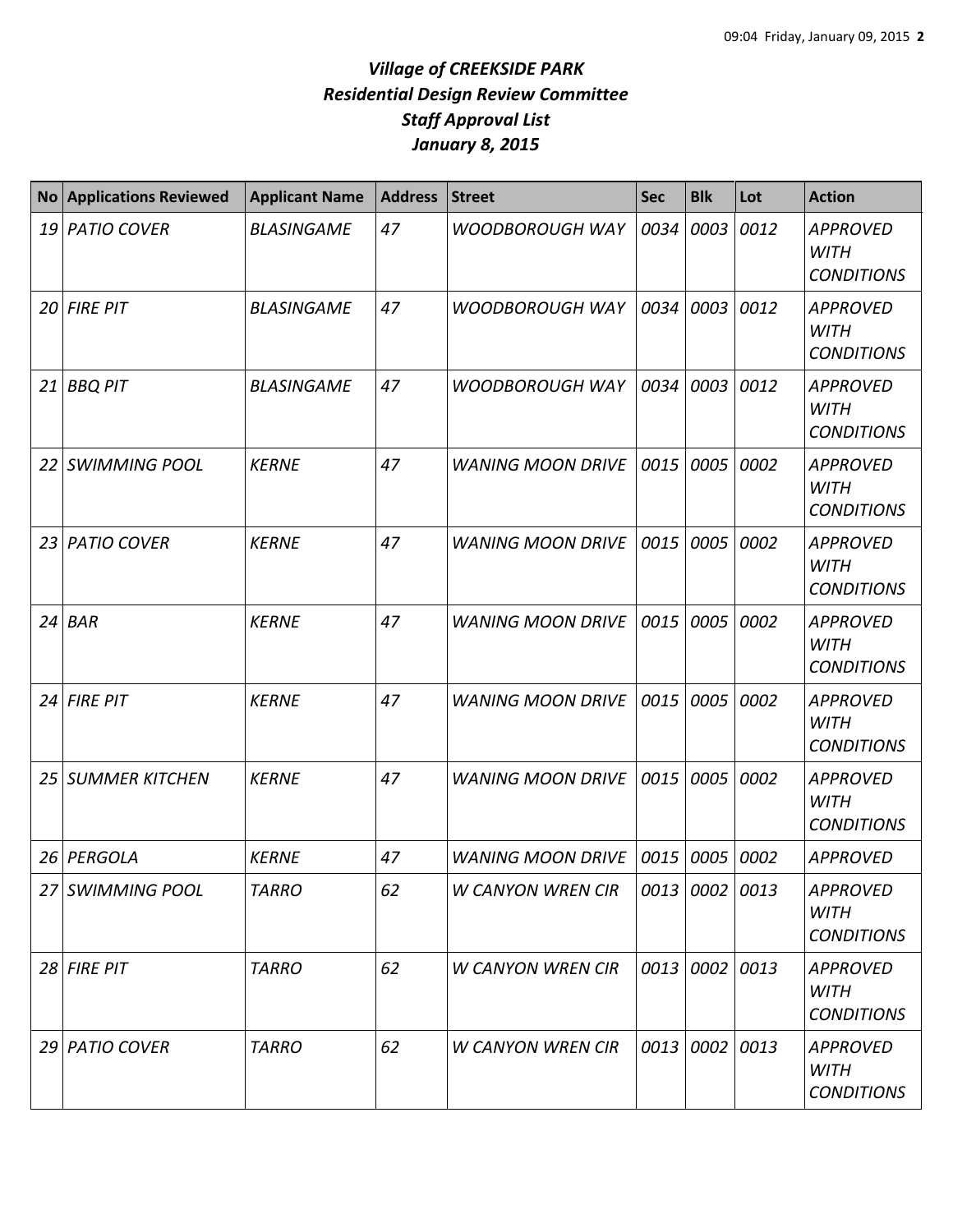| <b>No</b> | <b>Applications Reviewed</b> | <b>Applicant Name</b> | <b>Address</b> | <b>Street</b>               | <b>Sec</b> | <b>Blk</b> | Lot  | <b>Action</b>                                       |
|-----------|------------------------------|-----------------------|----------------|-----------------------------|------------|------------|------|-----------------------------------------------------|
|           | <b>30 SUMMER KITCHEN</b>     | <b>TARRO</b>          | 62             | <b>W CANYON WREN CIR</b>    | 0013       | 0002       | 0013 | <b>APPROVED</b><br><b>WITH</b><br><b>CONDITIONS</b> |
|           | 31 SWIMMING POOL             | <b>BROWN</b>          | 110            | <b>S BREACH SPRINGS CIR</b> | 0010       | 0004       | 0003 | <b>APPROVED</b><br><b>WITH</b><br><b>CONDITIONS</b> |
| 32        | <b>SCREENS</b>               | <b>HERZBERT</b>       | 107            | <b>BUCK TRAIL PLACE</b>     | 0004       | 0003       | 0052 | <b>APPROVED</b>                                     |
| 33        | <b>PATIO</b>                 | <b>SCHROEDER</b>      | $\overline{2}$ | <b>BLACK SPRUCE COURT</b>   | 0018       | 0001       | 0082 | <b>APPROVED</b>                                     |
| 34        | <b>WINDOW</b>                | <b>HOMS</b>           | 110            | SPINCASTER DRIVE            | 0017       | 0001 0001  |      | <b>APPROVED</b>                                     |
| 35        | <b>DRIVEWAY WIDENING</b>     | <b>CHANG</b>          | 10             | S. SAGE SPARROW CIR         | 0011       | 0004       | 0002 | <b>APPROVED</b><br><b>WITH</b><br><b>CONDITIONS</b> |
|           | 36 FENCE                     | <b>CARROLL</b>        | 99             | W. HULLWOOD CIR             | 0002       | 0002       | 0022 | <b>APPROVED</b><br><b>WITH</b><br><b>CONDITIONS</b> |
|           | 37 FENCE COLOR               | <b>SUPICICHE</b>      | 107            | S. ROCKY POINT CIR          | 0005       | 0002       | 0016 | <b>APPROVED</b>                                     |
| 381       | <b>PLAY STRUCTURE</b>        | <b>MANNEPALLI</b>     | 106            | N VICTORIANA CIRCLE         | 0007       | 0003       | 0014 | <b>APPROVED</b>                                     |
| 39        | <b>SWIMMING POOL</b>         | <b>RITTER</b>         | 43             | <b>N BEECH SPRINGS CIR</b>  | 0010       | 0001       | 0032 | <b>APPROVED</b><br><b>WITH</b><br><b>CONDITIONS</b> |
| 40 I      | PERGOLA                      | <b>RITTER</b>         | 43             | <b>N BEECH SPRINGS CIR</b>  | 0010       | 0001       | 0032 | <b>APPROVED</b><br><b>WITH</b><br><b>CONDITIONS</b> |
|           | 41 FIRE PIT                  | <b>RITTER</b>         | 43             | <b>N BEECH SPRINGS CIR</b>  | 0010       | 0001       | 0032 | <b>APPROVED</b><br><b>WITH</b><br><b>CONDITIONS</b> |
|           | 42 SWIMMING POOL             | <b>ZAMBRANO</b>       | 143            | <b>GILDWOOD PLACE</b>       | 0013       | 0001 0009  |      | <b>APPROVED</b><br><b>WITH</b><br><b>CONDITIONS</b> |
|           | 43 PERGOLA                   | <b>ZAMBRANO</b>       | 143            | <b>GILDWOOD PLACE</b>       | 0013       | 0001 0009  |      | <b>APPROVED</b><br><b>WITH</b><br><b>CONDITIONS</b> |